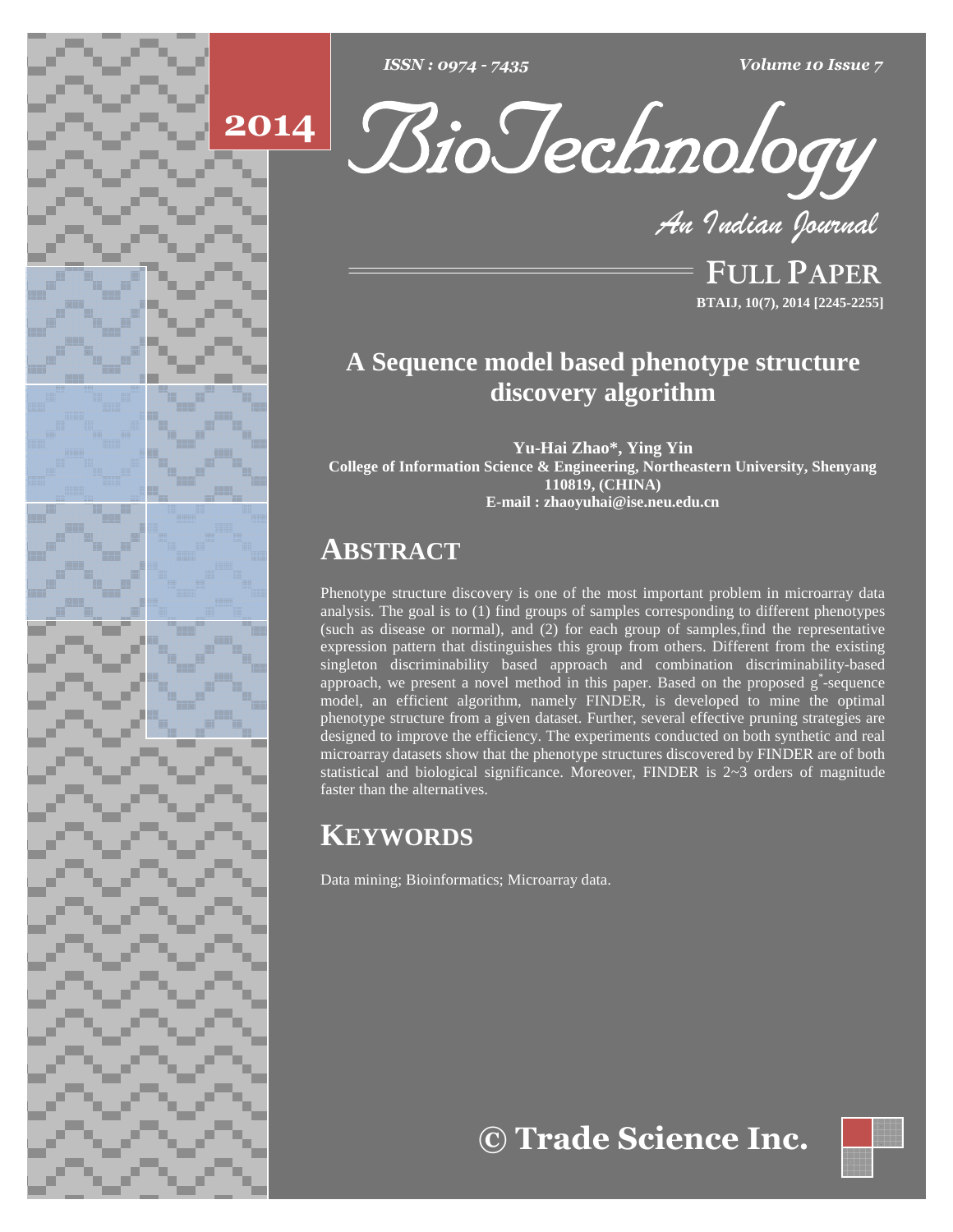### **INTRODUCTION**

Advanced microarray technologies have made large amounts of gene expression profiles available. Analyzing microarray data is essential for understanding the gene functions, gene regulation, cellular process, and subtypes of cells $^{[1-3]}$ .  $\frac{1}{2}$  is essent<br>[1–3].

An important task in microarray data analysis is phenotype structure discovery **[4]**. Given a microarray dataset of *m* samples and *n* genes, a phenotype structure refers to a group of "blocks" (or submatrices), each of which consists of a subset of samples and a subset of genes such that: (1) the samples from all the blocks make up a partition of *m* samples, and the samples in a block correspond to a phenotype (such as a disease subtype); and (2) the gene expression pattern within a block can be used as the signature to distinguish this group of samples from others **[5]**. The genes in a signature may suggest the potential biomarkers related to the disease. In particular, phenotype structure discovery is an unsupervised learning problem. It is more challenging than the problem of biomaker selection with known class labels **[4,6]**.

Most existing phenotype structure discovery methods fall into two major categories, i.e. singleton discriminability based and combination discriminability based **[4,6]**. The former selects topranked genes according to their individual discriminative power to the target classes **[6]**. Obviously, this over simplifies the complex relationship among genes due to the gene independence assumption. The latter aims to find a subset of genes of the high combinatorial discriminative power. However, it just take into account the co-occurrence of genes. This often leads to a large number of selected genes, as poses crucial challenge for biologists to interpret and validate the results.

In this paper, we model the discriminative genes from a new perspective by exploiting their ordered gene expression values. Compared with the existing models, our model is more robust to noise. Figure 1 illustrates our basic motivation by an real example from Prostate cancer gene expression dataset **[8]**.



**Figure 1 : A real example from the Prostate cancer dataset**

Figure 1 consists of two subfigures. In the top subfigure, 4 genes are expressed over 25 samples. Samples 1~16 are cancerous (labeled as  $\langle C' \rangle$  and samples 17~25 are normal (labeled as  $\langle N' \rangle$ ). In the bottom subfigure, another set of 3 genes are expressed over the same set of samples. The existing singleton or combination discriminability-based methods cannot distinguish the two phenotypes. Since most genes are of similar average expression values in the two phenotypes, they will not be selected by the singleton approach. Moreover, all genes are expressed in both phenotypes. Thus, the combination approach based on the co-occurrence of genes will not select them either. Both of the methods ignore the hidden interrelation among genes. In the top subfigure, the gene order over the samples of cancerous approach based on the co-occurrence of genes will not select them either. Both of the methods ignore the hidden interrelation among genes. In the top subfigure, the gene order over the samples of cancerous phenotype 'C' i hidden interrelation among genes. In the top subfigure, the gene order over the samples of cancerous phenotype 'C' is always  $gene_4 \prec gene_3 \prec gene_2 \prec gene_1$ . Such order is disturbed in normal phenotype 'N'. In the bottom subfigure, the bottom subfigure, the gene order in normal phenotype '*N*' is  $gene_s \prec gene_t \prec gene_7$ , while in cancerous phenotype '*C*' such order does not exist. Based on the ordered expression values, the disease phenotypes (the two shadowed "blocks") are well identified.

In biology community, discriminative sequential patterns involving the ordered gene expression values have been shown effective in distinguishing phenotypes **[7,9]**. Such patterns have an intuitive biological interpretation. Complex diseases often involve the cooperation of multiples genes. These genes work together as a system to keep the cell in a specific state, e.g., disease or normal. In such a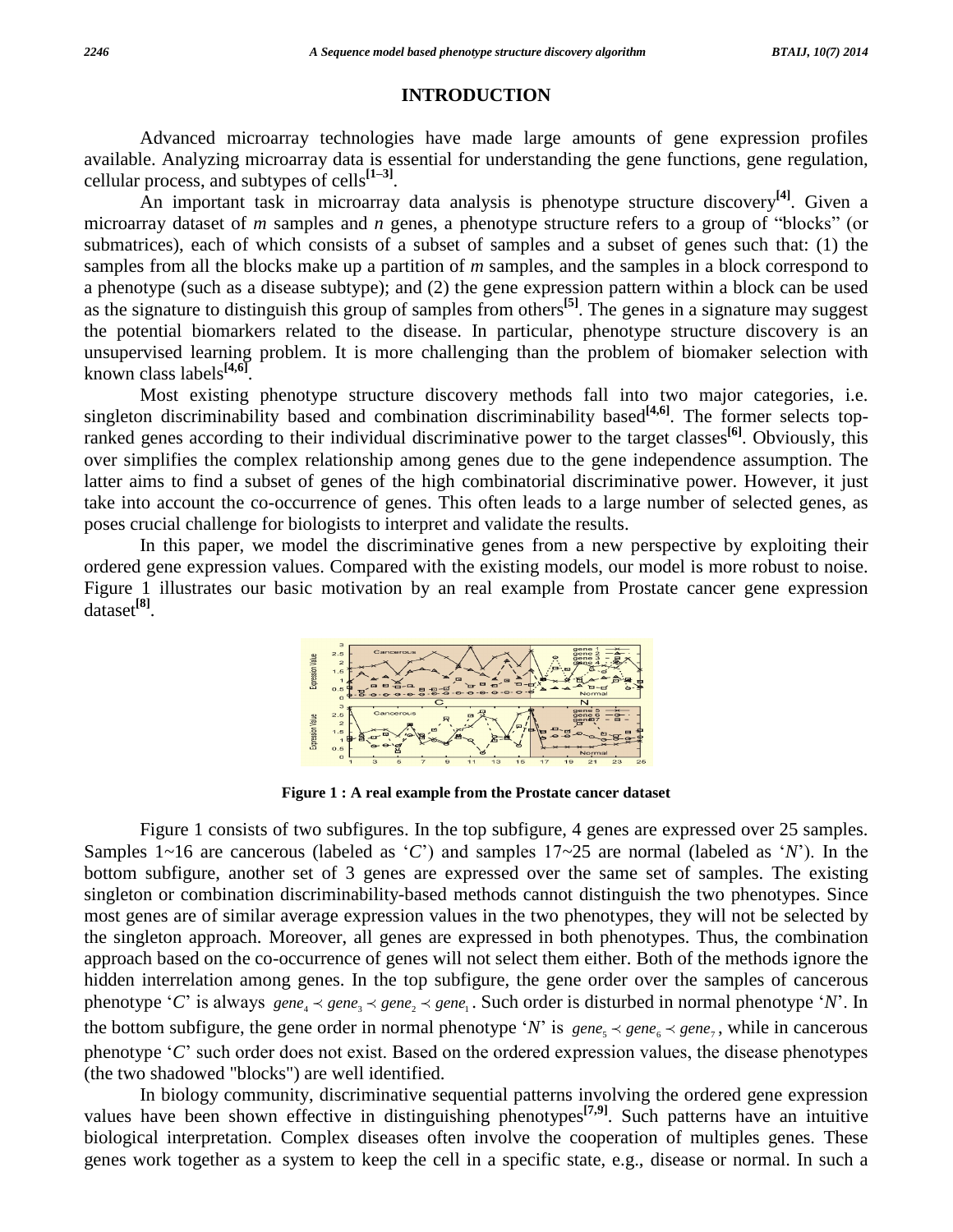state, some special interrelationship among genes will exhibit. Once such relationship is disrupted, the state may change, e.g., from normal to disease.

In this paper, we propose a novel phenotype structure discovery method by profitably exploiting the ordered gene expression values. Our contributions are summarized as follows.

**(1)** A *g\**-sequence model is devised. It introduces the *significant chain* to ensure the robustness of the proposed model, and enables to identify highly discriminative signatures with only a small number of genes.

**(2)** A novel sequence dissimilarity metric, namely *projection divergence*, is proposed. By this metric, the difference between a pair of blocks (submatrices) can be quantified based on the signatures features of the blocks.

**(3)** An efficient algorithm, FINDER, is developed to find the optimal phenotype structure. By incorporating the cross projection into a progressive exploring framework, candidate phenotype structures are searched in a quality-guaranteed way.

The rest of this paper is organized as follows. In Section 1, we introduce some preliminaries and give the problem statement. Section 2 details our solution. Experimental analysis is given in Section 3. Finally, section 4 concludes this paper.

## **THE PRELIMINARY**

In this section, we first introduce some basic concepts useful for further discussion, and then formalize the problem to be addressed in this paper.

## **g\*-sequence**

A microarray dataset *D* is an *m*×*n* matrix, with *m* samples  $S = \{s_1, s_2, \ldots, s_m\}$  and *n* genes  $G = \{g_1, g_2, \ldots, g_m\}$  $g_2, \ldots, g_n$ . A real value  $d_{ij}$  in *D* represents the expression value of gene  $g_j$  on sample  $s_i$ . An example microarray dataset of 4 samples and 9 genes is shown in TABLE 1. Microarray data are often noisy. We introduce the concept of equivalent dimension group which represents a set of genes with similar expression values.

| Sample $g_1$ $g_2$ $g_3$ $g_4$ $g_5$ $g_6$ $g_7$ $g_8$ $g_9$ |  |                                            |  |  |  |
|--------------------------------------------------------------|--|--------------------------------------------|--|--|--|
| $S_1$                                                        |  | 103 68 76 48 71 101 55 50 83               |  |  |  |
| $S_{2}$                                                      |  | 35.5 20.1 28.7 17.2 13.2 23.8 13.5 15.8 30 |  |  |  |
| $S_3$                                                        |  | 5.7 6.7 9 5 10.3 10 15.2 5.2 8.7           |  |  |  |
| $S_A$                                                        |  | 32 53 79 43 35 72 105 38 68                |  |  |  |

**TABLE 1 : An example Microarray dataset**

**Definition 1.** Given an expression matrix *D* of a sample set,  $S = \{s_1, s_2, \ldots, s_m\}$ , and a gene set,  $G = \{g_1, g_2, \ldots, g_m\}$ **Definition 1.** Given an expression matrix *D* of a sample set,  $S = \{s_1, s_2, ..., s_m\}$ , and a gene set,  $G = \{g_1, g_2, ..., g_n\}$ , if for a grouping threshold  $\delta$ ,  $\delta \ge 0$ , and some sample  $s_i \in S$ , there exists a subset, *G'*, o **Definition 1.** Given an expression matrix *D* of a sample set,  $S = \{s_1, s_2,..., s_m\}$ , and a gene set,  $G = \{g_1, g_2,..., g_n\}$ , if for a grouping threshold  $\delta$ ,  $\delta \ge 0$ , and some sample  $s_i \in S$ , there exists a subset,  $G'$ , o sample *si*.

sample 
$$
s_i
$$
.  
\n
$$
\max_{g_j, g_{j'} \in G} |d_{ij} - d_{ij'}| < \delta \times \min_{g_j \in G} d_{ij}
$$
\n(1)

$$
\forall g_i, g_j \in G', \min_{g_j \in G'} |d_{ij} - d_{ij}| < \min_{g_j \in (G-G)} |d_{ij} - d_{ij}|
$$
\n(2)

Eq. (1) limits the maximum difference between any pair of expression values in an EDG. Eq. (2) guarantees that a gene is always grouped with its closest neighbor. We call a gene satisfing Eq. (1) but not Eq. (2) a *breakpoint*.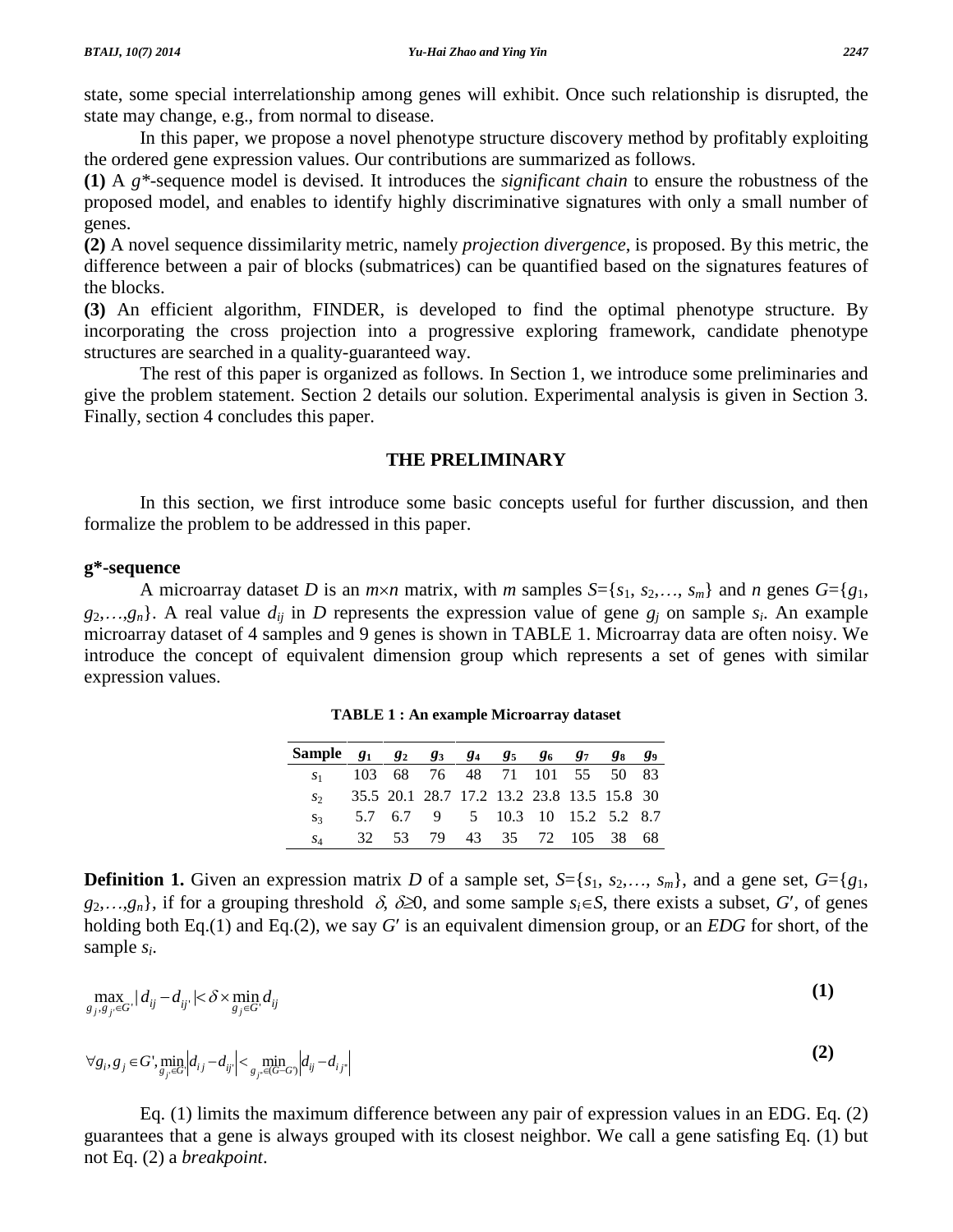Due to the highly noisy, considering close values as ordered is impractical in the context of microarray data analysis. An EDG encloses a group of genes with the similar expression values together. Thus, the sequences of genes in which any pair of genes are not in the same EDG is robust to noise w.r.t the group threshold  $\delta$ . Moreover, this shortens the maximum size of the sequences such that the computing time is also greatly reduced.

For a sample *si*, a sliding window approach can be used to find all EDGs. First, all genes are sorted by their expression values in ascending order. Second, we slide a window from left to right. The size of every window is initially determined by Eq. (1), and then refined by Eq. (2). If a breakpoint is encountered, the next window starts from the first breakpoint. Otherwise, start from the position immediately right to the current left-end of the window.

> $S_1$ :  $(24 \ 28 \ [27 \ \&2 \ 25) \ 23] \ 29 \ \&3 \ \&5 \$ S<sub>2</sub>:  $(g_5 [g_7 g_8\langle g_4\rangle\{g_2\}||g_6\rangle g_3 g_9\} g_1||$ S<sub>3</sub>:  $(24 \ 28 \ 21 \ 22) 29 \ 23 \ \leq 25 \ \leq 27$ S<sub>4</sub>:  $(g_1 \ g_5 [g_8 \ g_4) \langle g_2] g_9 \{g_6 \ g_3 \rangle g_7\}$

### **Figure** 2  $:$   $g^*$ -sequences for the samples in TABLE 1,  $\delta$ =0.5

If  $\delta$ =0.5, the sequences of EDGs corresponding to every sample in TABLE 1 are shown in Figure 2, each of which is called as a g<sup>\*</sup>-sequence. Specially, for a given sample  $s_i$ , the corresponded g\*sequence is denoted as  $\hat{s}_i$ , and the *i*-th *EDG* is denoted as *EDG<sub>i</sub>*. Given a g<sup>\*</sup>-sequence  $\hat{s}_i$ ,  $\hat{R}(x, y)$  is a binary relation for a pair of genes x and y.  $R(x, y)$  is TRUE if there exists an *EDG* in  $\hat{s}_i$  containing both x and *y*. Otherwise, *R*(*x*, *y*) is FALSE. binary relation for a pair of genes *x* and *y*.  $R(x, y)$  is TRUE if there exists an *EDG* in  $\mathcal{S}_i$  containing both *x* and *y*. Otherwise,  $R(x, y)$  is FALSE.<br>**Definition 2**: Given two g<sup>\*</sup>-sequences  $\mathcal{S}_i$  and  $\mathcal{$ 

and y. Otherwise,  $R(x, y)$  is FALSE.<br>**Definition 2**: Given two g<sup>\*</sup>-sequences  $\hat{s}_i$  and  $\hat{s}_j$ , if  $\forall x, y \in \hat{s}_i$ ,  $R(x,y)$  always holds the same value for both  $\hat{s}_i$  and  $\hat{s}_j$ , we say  $\hat{s}_i$  is a subsequence of  $\hat{s$ **Example 1** Example 12. Given two g-sequences  $\delta_i$  and  $\delta_j$ , if  $\forall x, y \in \delta_i$ ,  $K(x, y)$  always notes the same value for both  $\delta_i$  and  $\delta_j$ , we say  $\delta_i$  is a subsequence of  $\delta_j$ , denoted as  $\delta_i \subseteq \delta_j$ . In particular, i **FALSE** in  $\hat{s}_i$  and  $\hat{s}_j$ , we say  $\hat{s}_i$  is a significant chain of  $\hat{s}_j$ . Further,  $\hat{s}_i$  is closed if there is no  $\hat{s}_i$ ' s.t.  $\forall \hat{s}_j$ ,  $\hat{s}_i \sqsubseteq \hat{s}_i' \sqsubseteq \hat{s}_i$ .

Suppose that  $\hat{\mathfrak{g}}_i=(g_8\langle g_2g_5\rangle g_3)g_4g_6$  and  $\hat{\mathfrak{g}}_i=(g_8g_2\langle g_5\rangle g_3)g_6$ . Then, for  $\hat{\mathfrak{g}}_1$  in Figure 2,  $\hat{\mathfrak{g}}_i\Box \hat{\mathfrak{g}}_1$  but  $\hat{\mathfrak{g}}_i\Box \hat{\mathfrak{g}}_1$ . Moreover,  $g_8g_3g_6$  is a significant chain of  $\mathcal{S}_1$ . A significant chain ensures that there is a significant difference between the expression values of any pair of genes within it. In particular, *g*8*g*3*g*6 is a closed significant chain.

### **Phenotype structure**

Next, we introduce how to quantify the quality of a phenotype structure based on the  $g^*$ -sequences model. Next, we introduce how to quantify the quality of a phenotype structure based on the  $g^*$ -sequences model.<br>**Definition 3**: Suppose that *m*  $g^*$ -sequences  $\hat{\mathcal{S}}_i$  (*i*∈[1,*m*]) are partitioned into *k* disjoint sub

*set*<sub>1</sub>,*set*<sub>2</sub>,...,*set*<sub>*k*</sub>. A subsequence  $\oint$  *s* is a signature of subset *set*<sub>*l*</sub> (*l* = [1,*k*]), iff: (1)  $\forall$   $\oint$ <sub>*x*</sub>  $\in$  *setl*,  $\oint$ ,  $\oint$ <sub>*x*</sub>, and (2) *set*<sub>1</sub>, *set*<sub>2</sub>,...,*set*<sub>*k*</sub>. A subsequenc **Definition 3:** Suppose that *m g*<sup>\*</sup>-sequences *\$<sub>i</sub>* (*i*∈[1,*m*]) are partitioned into *k* disjoint subsets *set*<sub>1</sub>, *set*<sub>2</sub>,...,*set<sub>k</sub>*. A subsequence *\$* is a signature of subset *set<sub>1</sub>* (*l*∈[1,*k*]), iff: (1

Suppose that the four  $g^*$ -sequences are partitioned into two disjoint subsets,  $se^{t_1} = \{ \mathcal{S}_1, \mathcal{S}_2 \}$  and *set*<sub>2</sub>={ $\mathcal{S}_3$ , $\mathcal{S}_4$ }. According to Definition 3,  $\mathcal{S}=g_7(g_6g_1)$  is a signature of *set*<sub>1</sub>, *g*7*g*6 and *g*7*g*1 are two p-signatures of *set*<sub>1</sub>.

Given a p-signature  $p_i$  and a sample *s*, the *projection* of  $p_i$  on *s*, denoted as  $p_i$ *s*, refers to the sequence of all genes in  $p_i$  permuted according to their relative orders in  $\hat{x}$ . If a pair of genes in  $p_i$  has a reverse relative order in  $p_i|s$ , we call it a *reverse pair*. Given  $p_i$  and  $p_i|s$ , for a gene x, if it is at the k-th locus in  $p_i$ all genes in  $p_i$  permuted according to their relative orders in \$. If a pair of genes in  $p_i$  has a reverse relative order in  $p_i|s$ , we call it a *reverse pair*. Given  $p_i$  and  $p_i|s$ , for a gene x, if it is at the k-th example, if  $p_i = g_3g_4g_6$ , and *s* is  $s_1$  in Tab. 1, then  $p_i|s = g_4g_3g_6$  and  $(g_3g_4)$  is a reverse pair.

**Definition** 4: Given a p-signature  $p_i$  and a sample *s*, the projection divergence of  $p_i$  and  $p_i|s$ , denoted as *PD*( $p_i$ ,  $p_i$ |*s*), is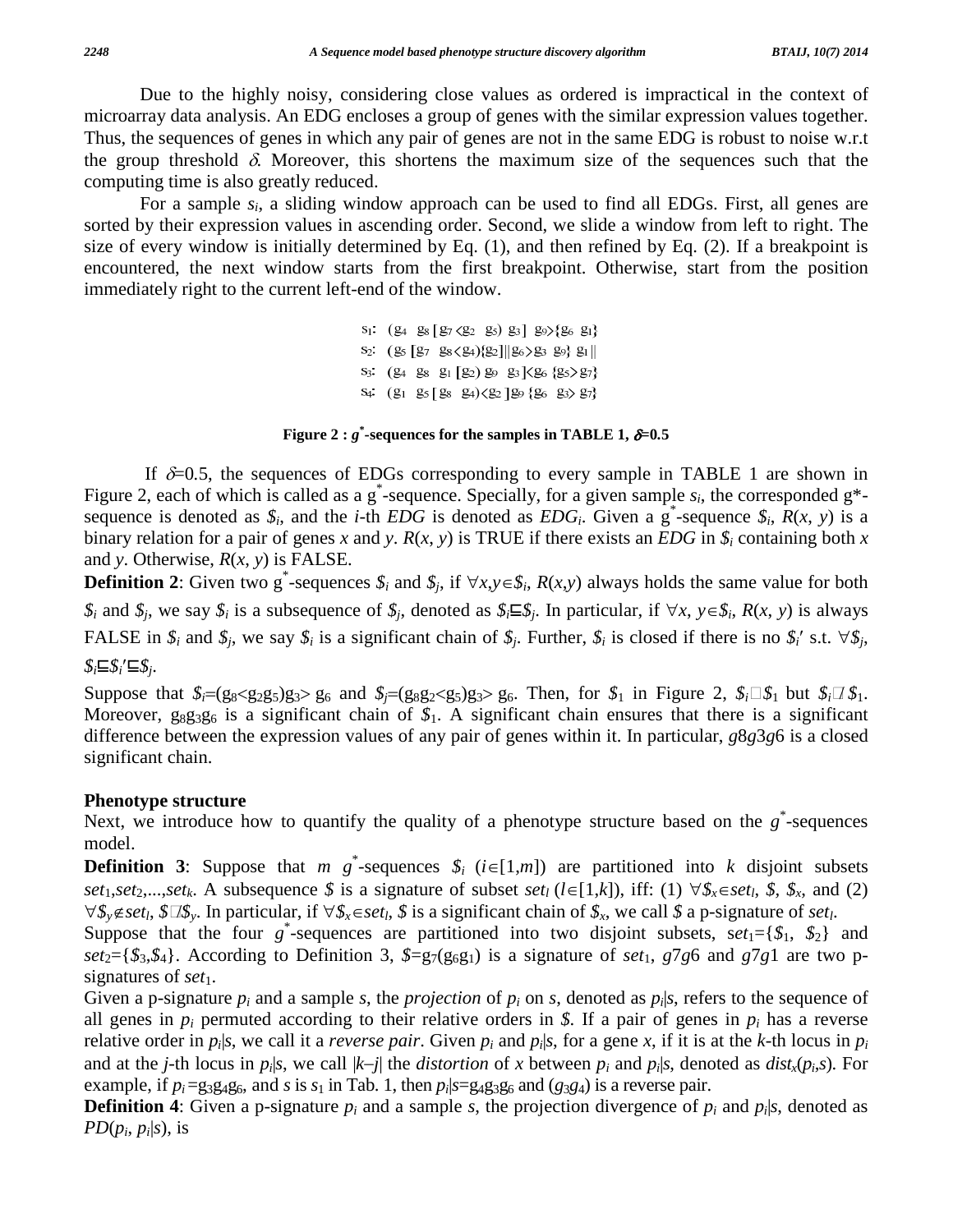BTAIJ, 10(7) 2014  
\n
$$
Yu\text{-Hai Zhao and Ying Yin}
$$
\n
$$
PD(p, p \mid s) = \sum_{\substack{x, y \in p \\ x \neq y}} \varphi(x, y) [dist_x(p, s) + dist_y(p, s)]
$$
\n(3)

where 
$$
\varphi(x, y) = \begin{cases} 1, & \text{if } (x, y) \text{ is a reverse pair} \\ 0, & \text{otherwise} \end{cases}
$$
 (4)

*PD* takes into account the interrelationship among genes when computing the difference, as is quite different from some commonly used sequence distance metrics (e.g. edit distance  $ED^{[10]}$ ).<br>Continuing the previous example where  $p_i = g_3g_4g_6$  and s is  $s_1$  in Tab. 1, since there is only one reverse pair in  $p_i$ , Continuing the previous example where  $p_i = g_3g_4g_6$  and *s* is  $s_1$  in Tab. 1, since there is only one reverse **Definition** 5: For a microarray dataset *D*, let  $\hat{I} = \{set, set\}$ ,  $\{set, set\}$  be a partition of the *m* samples and *C* **Definition** 5: For a microarray dataset *D*, let  $\hat{I} = \{set, set_1, set_2, \ldots, set_k\}$  be a partition of the

Below is a quality measure for a candidate phenotype structure based on *PD*.

 $[p_1, p_2, \ldots, p_k]$  be a set of p-signatures, where  $p_i$  is a p-signature of *set<sub>i</sub>*. A *phenotype structure* in *D* 

refers to the collection of all submatrices {
$$
(set_i,p_i)
$$
}. Its quality function is defined as follows  
\n
$$
Q(\hat{I},\hat{C}) = \frac{1}{C_k^2} \sum_{i=1}^k \sum_{j=i+1}^k B(i, j)
$$
\n
$$
\sum PD(p_i, p_i | s) + \sum PD(p_i, p_i | s)
$$
\n(5)

$$
C_{k}^{\frac{1}{k} \frac{1}{i=1} \frac{1}{j=i+1}}}
$$
\nwhere  $B(i, j) = \frac{\sum_{\forall s \in \text{set}_{j}} PD(p_{i}, p_{i} | s) + \sum_{\forall s \in S_{i}} PD(p_{j}, p_{j} | s)}{|set_{i} + |set_{j}|}$  (6)

 $|set_i|$ (or  $|set_i|$ ) denotes the number of samples in *set<sub>i</sub>* or *set<sub>i</sub>*.

Let  $D_i = \{d_{xx}|s_x \in set_i, g_y \in p_i\}$  be the projected submatrix of set<sub>i</sub> on  $p_i$ .  $B(i,j)$  evaluates the mutual difference between two submatrixes  $D_i$  and  $D_j$ . Larger  $B(i,j)$  indicates larger mutual difference between  $D_i$  and  $D_i$ . Thus,  $Q(\hat{I}, C)$  measures the average pairwise difference between submatrices.

Consider the example in TABLE 1. Suppose that the samples are partitioned into  $set_1 = \{ \mathcal{S}_1, \mathcal{S}_2 \}$ and  $set_2 = \{\$\_3,\$\_4\}$  with p-signatures  $p_1 = g_7g_1$  and  $p_2 = g_1g_6$ , respectively. The corresponding  $Q(\hat{I},\hat{C})$  can be calculated as follows: First,  $p_1|s_3 = p_1|s_3 = g_1g_7$ ,  $p_2|s_1 = p_2|s_2 = g_6g_1$ . Then, according to Definition 4, we and  $set_2 = \{\$\_3,\$\_4\}$  with p-signatures  $p_1 = g_7g_1$  and  $p_2 = g_1g_6$ , respectively. The corresponding  $Q(\hat{I},\hat{C})$  can be calculated as follows: First,  $p_1|s_3 = p_1|s_3 = g_1g_7$ ,  $p_2|s_1 = p_2|s_2 = g_6g_1$ . Then, according  $Q(\hat{I},C)=B(1,2)=1$ .

### **The problem statement**

Given an expression matrix *D* of *m* samples and *n* genes, and a grouping threshold  $\delta$ , our goal is to find the phenotype structure with the largest quality score  $Q(\hat{I},C)$ . To filter out the blocks with too few or too many samples, we introduce *Min<sup>s</sup>* and *Max<sup>s</sup>* to limit the minimum and the maximum number of samples in a submatrix.

### **THE FINDER ALGORITHM**

FINDER consists of three major steps: (1) trivial  $g^*$ -sequences identifying; (2) phenotype structure discovery; and (3) refinement.

# **Trivial g \* -sequences identifying**

A subsequence *\$* is *trivial* if it is common to all *m* samples. Clearly, a trivial sequence cannot be selected as a p-signature of a specific phenotype. Thus, the genes involved in the trivial subsequences can be ignored. However, it is intractable to exhaustively enumerate all trivial subsequences. The following theorem states that the search space of trivial subsequences can be dramatically reduced.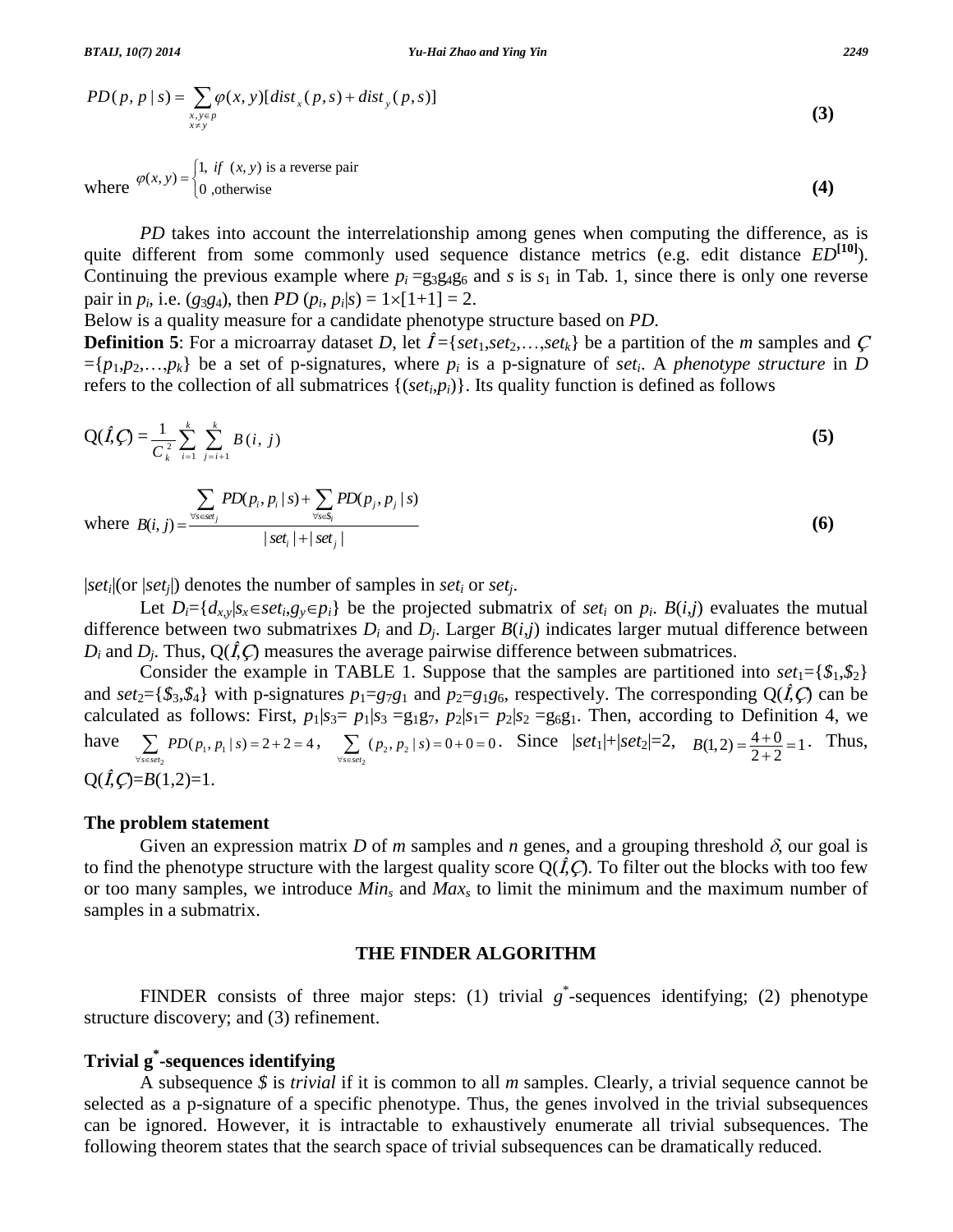**Theorem 1:** The genes covered by all trivial  $g^*$ -sequences are just as that covered by all closed trivial significant chains. **m** 1: The genes covered by all trivial  $g^*$ -sequences are just as that covered by all closed trivial ant chains.<br>*Proof*: Let *\$* be a trivial  $g^*$ -sequence and  $x \in S$  be a gene not covered by any significant chain of

*8*. *Proof:* Let \$ be a trivial  $g^*$ -sequence and  $x \in \mathcal{S}$  be a gene not covered by any significant chain of \$. According to the sliding window method discussed in Section 1, there must be another gene  $y \in \mathcal{S}$  su that either *xy* or *yx* form a significant chain, which contradicts the assumption. Hence the proof.  $\blacksquare$ Theorem 2 indicates that, instead of testing all trivial  $g^*$ -sequences, we only need to consider the closed trivial significant chains, the lengths of which are usually much shorter than that of the original *g* \* sequences. As a result, the search space is greatly reduced.

## **Phenotype structure discovery**

A block (or submatrix) is the basic element of a phenotype structure, which consists of a subset of samples and the corresponding p-signature. The basic idea of the phenotype structure discovery method proposed in this paper can be described as follows. First, generate the candidate p-signatures. Then, derive the corresponding blocks from the candidate p-signatures. Finally, find the block combination of the largest  $Q(\hat{I},\hat{C})$  by testing various block combinations.

According to Definition 3, a p-signature must be a significant chain. Thus, a naive candidate p signature generating method is to check all significant chains, which, however, is infeasible in practice. The following theorem states that the candidate p-signatures can only result from the closed significant chains. The following theorem states that the candidate p-signatures can only result from the closed significant chains.<br> **Theorem 4**: Let  $(\hat{I}, \hat{C})$  and  $(\hat{I}', \hat{C}')$  be two candidate phenotype structures, where  $\hat{I} = \{set_1, set_$ 

chains.<br>**Theorem 4**: Let  $(\hat{I}, \hat{C})$  and  $(\hat{I}', \hat{C}')$  be two candidate phenotype structures, where  $\hat{I} = \{set_1, set_2, ..., set_k\}, \quad \hat{I}' = \{set'_1, set'_2, ..., set'_k\}, \quad \hat{C}' = \{p_1, p_2, ..., p_k\}, \quad \hat{C}' = \{p'_1, p'_2, ..., p'_k\}.$  If  $\forall i, i \ (1 \le i \le k), p_i \square p'_i$  $=\{set_1, set_2', \ldots, set_N', \quad C = \{p_1, p_2, \ldots, p_k\}, \quad C' = \{p'_1, p'_{2, \ldots, p'_k}\}.$  If  $\forall i, i \ (1 \le i \le k), p_i \square p'_i \text{ and } p'_i \text{ is closed,}$ then  $Q(\hat{I}, C') \ge Q(\hat{I}, C).$ 



*Proof:* We prove the theorem by Figure3, where the shadowed blocks are the projections of  $p_i$ and  $p'_i$  on all samples in set<sub>i</sub>. For a sample s in set<sub>i</sub>, the two dashed lines denote  $p_i$  and  $p_i|s$  (or  $p'_i$  and  $p'_i|s$ ), *Proof:* We prove the theorem by Figure3, where the shadowed blocks are the projections of  $p_i$  and  $p'_i$  on all samples in *set<sub>i</sub>*. For a sample *s* in *set<sub>i</sub>*, the two dashed lines denote  $p_i$  and  $p_i|s$  (or  $p'_i$  and and *p*<sup>*i*</sup> (on all samples in *set<sub>j</sub>*. For a sample *s* in *set<sub>j</sub>*, the two dashed lines denote *p*<sup>*i*</sup> and *p*<sub>*i*</sub>|*s* (or *p*<sup>*'*</sup><sub>i</sub>and *p*<sup>*'*</sup><sub>i</sub>|*s*), where  $(x, y)$  is a reverse pair. The position of *x* in *p* where  $(x, y)$  is a reverse pair. The position of x in  $p_i$  (resp.  $p'_i|s$ ) is indicated by r (resp. r'), and that of y<br>in  $p_i$  (resp.  $p'_i|s$ ) is indicated by q (resp. q'). Similarly, the position of x in  $p'_i$  (resp.  $p'_i$ in  $p_i$  (resp.  $p'_i|s$ ) is indicated by q (resp. q'). Similarly, the position of x in  $p'_i$  (resp.  $p'_i|s$ ) is indicated by l (resp. l'), and that of y in  $p'_i$  (resp.  $p'_i|s$ ) is indicated by t (resp. t'). Then,  $[dist_x(p'_i,$ (resp. *l'*), and that of *y* in  $p'_i$  (resp.  $p'_i$  |*s*) is indicated by *t* (resp. *t'*). Then,  $\left[dist_x(p'_i, s) + dist_y(p'_i, s)\right]$  −  $\left[dist_x(p_i, s) + dist_y(p_i, s)\right] = (l' - l + t - t') - (r' - r + q - q') = [(l' - t') - (r' - q')] + [(t - l) - (q - r)]$ . Since  $p_i$ ,  $p'_i$ ,  $\left[($  $dist_x(p_i, s) + dist_y(p_i, s)] = (l' - l + t - t') - (r' - r + q - q') = [(l' - t') - (r' - q')] + [(t - l) - (q - r)]$ . Since  $p_i$ ,  $p'_i$ ,  $[(t - l) - (q - r)] \ge 0$ . Likewise, since  $p_i|s \square p'_i|s$ ,  $[(l' - t') - (r' - q')] \ge 0$ . Therefore, the preceding formula is no less than 0. Extending th [ $dist_x(p_i, s) + dist_y(p_i, s) = (l - l + t - t') - (r - r + q - q') = [(l - t') - (r - q')] + [(t - l) - (q - r)].$  Si $p'_s$ ,  $[(t - l) - (q - r)] \ge 0$ . Likewise, since  $p_i|s \square p'_i|s$ ,  $[(l' - t') - (r' - q')] \ge 0$ . Therefore, the preceding for is no less than 0. Extending the conclusion to an nere:<br>e hav:<br>! | s) >  $\sum_{s \in S_j} \text{PD}(p'_i, p'_i | s) \ge \sum_{\forall s \in S_j} \text{PD}(p_i, p_i | s)$ . Sir is no less than 0. Extending the conclusion to any reverse pair in  $p_i$ , we have  $PD(p'_i, p'_i|s) \ge PD(p_i, p_i|s)$ .<br>Moreover, since s is any sample in set<sub>j</sub>, we have that  $\sum_{\forall s \in S_j} PD(p'_i, p'_i|s) \ge \sum_{\forall s \in S_j} PD(p_i, p_i|s)$ . Similarly, wer, since *s* is any sample in *set<sub>i</sub>*, we have that  $\sum_{\forall s \in S_j} PD(p'_i, p'_i | s) \ge$ <br> $(p'_i, p'_i | s) \ge \sum_{\forall j} PD(p_j, p_j | s)$ . Thus,  $Q(\hat{I}', \hat{C}') \ge Q(\hat{I}, \hat{C})$ .

$$
\sum_{\forall s \in S_i} PD(p'_j, p'_j \mid s) \ge \sum_{\forall s \in S_i} PD(p_j, p_j \mid s) \text{ . Thus, } Q(\hat{I}', \hat{C}') \ge Q(\hat{I}, \hat{C}). \blacksquare
$$

Theorem 4 ensures that we can generate all candidate *p*-signatures at low cost. A phenotype structure is a combination of blocks. Thus, the next step is, for each candidate  $p$ -signature, to find a sample set of this *p*-signature as a candidate block, and then, select the best combination as the final phenotype structure by testing the block combinations. Clearly, it is intractable to enumerate all block combinations. In this section, we develop two heuristic methods to tackle the problem.

*Aggressive Greed*: This approach is inspired by the intuitive idea that the best individuals constitute the best combination. Concretely, according to the value of  $\sum \forall s \in S - set_i PD(p_i, p_i | s)$ , the  $\frac{\int_0^1 E(P_i, P_i | S_i)}{\int S - set_i}$ *i*  $s \in S - set_i PD(p_i, p_i | s)$  the  $S - set<sub>i</sub>$ to tackle the<br>a that the be<br> $\in S - set.PD(p)$ early, it is intractable to enumerate an block<br>hods to tackle the problem.<br>e idea that the best individuals constitute the<br> $\sum \forall s \in S - set_iPD(p_i, p_i|s)$ , the block whose p-<br> $|S - set_i|$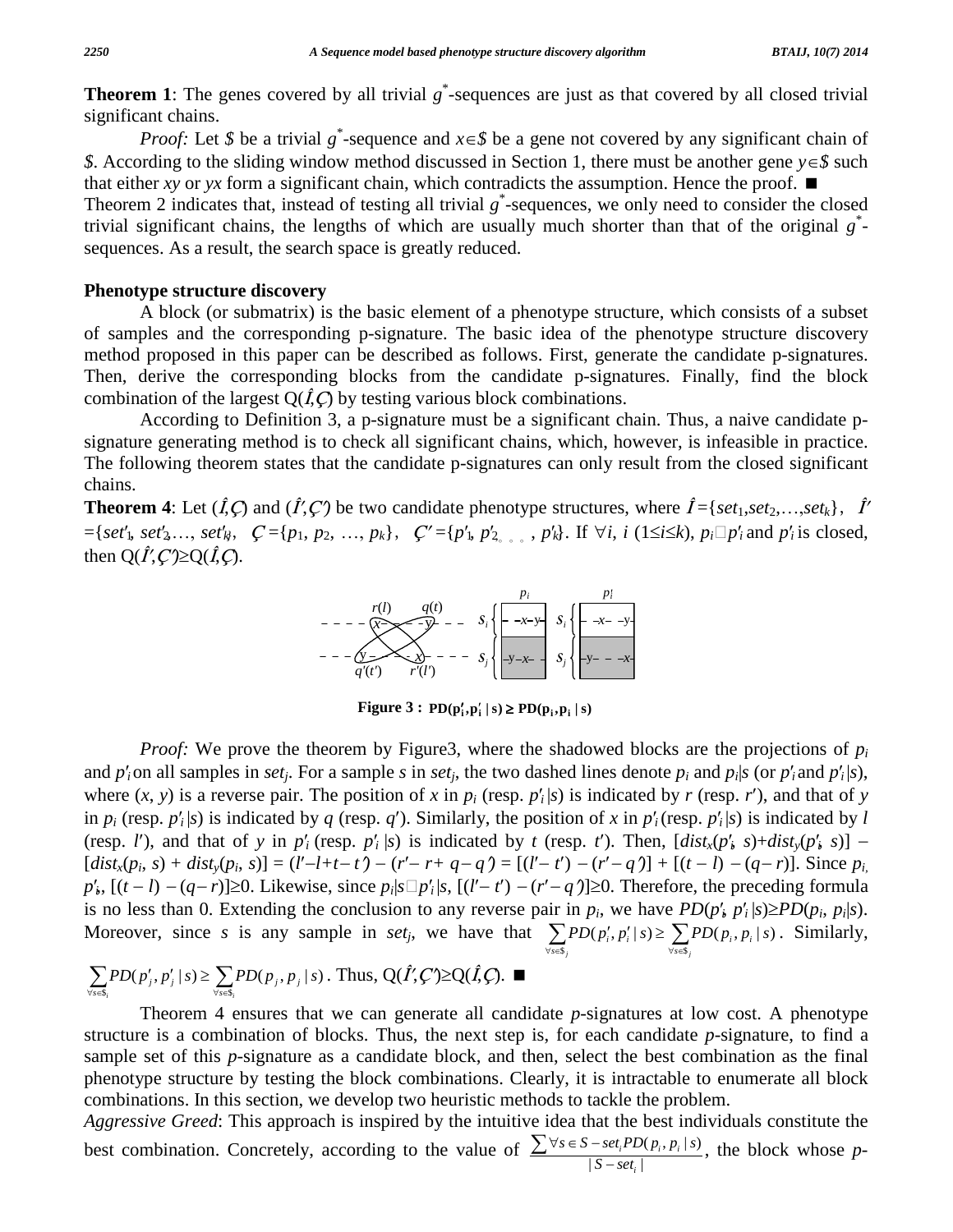signature is of the maximum average *PD* to its projections on the remaining samples is selected as the first block. The remaining blocks are selected based on the value of  $\Sigma B(i,j)$ , where *j* is the index of the block to be selected and *i* is the index of any block having been selected. The block with the maximum average difference on  $B(i,j)$  will be selected.

In this approach, each block will be examined just once. That is, once block *i* is determined in step *i*, itwill remain unchanged in the whole process. Although this approach may be of an advantage in terms of efficiency, it heavily depends on the quality of the first selected block. If a bad block is selected in the first, the remaining selections will be based on this block.

*Progressive Greed*: This method allows to update a previously selected block by a new block if such an update can improve the quality of the block combination. During the search, for the current<br>sample set X, we derive the most distinctive block (*set<sub>i</sub>*,  $p_i$ ) from it. Then, remove *set<sub>i</sub>* from the complete<br>samp sample set *X*, we derive the most distinctive block (*set<sub>i</sub>*, *p<sub>i</sub>*) from it. Then, remove *set<sub>i</sub>* from the complete sample set *S* and search the remaining sample set *S*-*set<sub>i</sub>* to seek the next block (*set<sub>j</sub>*, *p* difference and the minimum overlap with the selected blocks. The process proceeds recursively until every sample is assigned to a block. When such a block combination is obtained, it is considered as a candidate. Instead of immediately returning this candidate as the result, we track back to the sample set *X* and continue searching the remaining combinations containing *X* to generate new candidates in a similar way. During the process, we always keep track of the current best result and its quality score  $Q_{best}$ . Once a new candidate is generated, we compare its quality score,  $Q_c$ , with  $Q_{best}$ . If  $Q_c > Q_{best}$ , update *Qbest* to *Qc*; otherwise, remain *Qbest* and the related information. Experimental results show that this method greatly improves the quality of the results due to the quality-guaranteed block updating way.

### **Refinement**

FINDER uses *Min<sub>s</sub>* as a terminal condition to stop the block combination test. A small number of samples may not be assigned to any block. Such a case can be dealt with by reassigning those samples according to certain criterion.

In this paper, we address the problem by breaking every current p-signature into some smaller fragments. Then, a sample is reassigned by combining the decisions from all fragments. The process is treated as a voting based on *PD* and the cross-projection. That is, for a sample *s* to be reassigned, we project the fragments of every block onto *\$<sup>i</sup>* and compute the average projection distance *PDavg*. Finally, *s* is assigned to the block with minimum *PDavg*. Next, a top-down recursive process is given to break a *p* signature into the smaller fragments.

Suppose that  $p_i$  is a closed p-signature. We first generate all its immediate sub-patterns,  $p_{i1}$ ,  $p_{i2}$ ,  $p_{in}$ , by removing a single item from  $p_i$ , respectively. We then compare the supports of  $p_i$  and  $p_{ix}$  for Suppose that  $p_i$  is a closed p-signature. We first generate all its immediate sub-patterns,  $p_{i1}$ ,  $p_{i2}$ , ...,  $p_{in}$ , by removing a single item from  $p_i$ , respectively. We then compare the supports of  $p_i$  and  $p_{ix}$  $supp(p_{ix})$ >supp $(p_i)$ , we remove  $p_{ix}$  and all its immediate sub-patterns from considering. Otherwise, we recursively continue the process for  $p_{ix}$ . The patterns that can not be further reduced are left as the final fragments.

### **PERFORMANCE EVALUATION**

In this section, we study the performance of FINDER by evaluating its efficiency and effectiveness. The algorithms are coded in C++. All experiments are conducted on a 2.0-GHz HP PC with 1G memory running Window XP. Both real and synthetic datasets are used in the experiments. The real datasets are colon tumor **[9]**, ALL-AML leukemia **[7]** and Hereditary Breast Cancer (HBC) **[23]**. TABLE 2 shows the statistics of these three datasets. The synthetic datasets are generated by a specific data generator in [?]. Unless otherwise specified, the default parameters setting for FINDER are  $\delta=0.3$ , *Mins*=0*.*3, *Maxs*=0*.*5.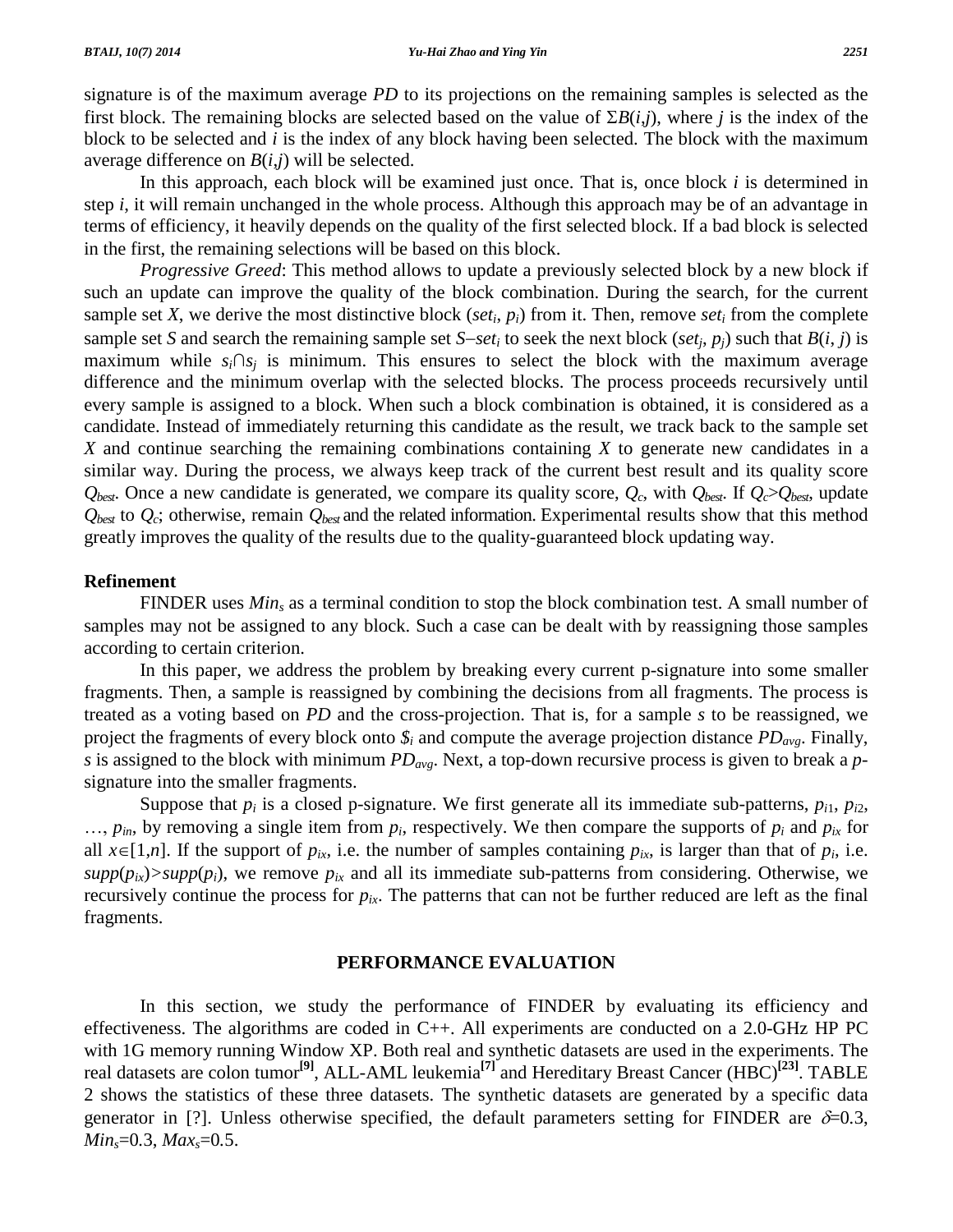| dataset    | # sample | $#$ gene    | class1 : $\#$ class1 | class2: $\#$ class2 | class $3:$ # class $3$ |
|------------|----------|-------------|----------------------|---------------------|------------------------|
| Colon      | 62       | <b>2000</b> | negative:40          | positive:22         | N/A                    |
| Leukemia   | 38       | 5000        | $B-ALL:19$           | $T-ALL:8$           | AML:11                 |
| <b>HBC</b> | つつ       | 3326        | BRCA1:7              | BRAC <sub>2:8</sub> | Sporadic:7             |

**TABLE 2 : The information of three real microarray datasets**

### **Efficiency**

In this section, we evaluate the efficiency of FINDER by studying how response time varies with respect to #*sample* and #*gene*, where the synthetic datasets are used. Since no previous work can be directly applied to the problem setting in this paper, we implemented a naïve two-step method as the baseline method. First, all candidate *p*-signatures are mined using BIDE **[12]**, one of the state-of-the-art closed sequence mining algorithm; Second, do an exhaustive combination test over all derived blocks. Two greedy strategies proposed in this paper are also implemented, which are called A-FINDER (aggressive approach) and P-FINDER (progressive approach), respectively.

As Figure 4 shows, the running time of the three phenotype structure discovery algorithms becomes longer as #*sample* and #*gene* increases. This is because larger #*sample* may lead to more sample combinations to be tested and the increasing of #*gene* makes the number of EDGs in every *g\** sequence larger. Note that FINDER is *two or three orders of magnitude* faster than the naive method. This confirms the efficiency of the proposed algorithm.



**Figure 4 : Scalability**

### **Effectiveness**

In this section, we evaluate the effectiveness of FINDER in terms of statistical and biological significance. In the statistical sense, we use *p*-value. In the biological sense, we show some interesting results discovered from the Leukemia dataset, and explain them based on GENE database of NCBI.

### **Statistical significance**

A *p*-value indicates the probability that a phenotype structure is formed by chance. We use the hypergeometric distribution to calculate the *p*-value for each block of a phenotype structure.<br>Specifically it is computed as follows:

Specifically, it is computed as follows:  
\n
$$
p = 1 - \sum_{i=0}^{k-1} \frac{\binom{M}{i} \binom{m-M}{t-i}}{\binom{m}{t}}
$$
\n(9)

In the above equation, *m* is the total number of samples in a given dataset, and *M* is the number of samples annotated to a particular phenotype. Eq.(9) calculates the probability that seeing at least *k* samples annotated to that particular phenotype in randomly chosen *t* samples. This approach is widely used to evaluate the statistical significance of the result in many existing tools, such as Gene Ontology and GO TermFinder. A smaller *p*-value indicates a stronger statistical significance. If most of the blocks of a phenotype structure are of small *p*-values, the phenotype structure is unlikely formed by chance.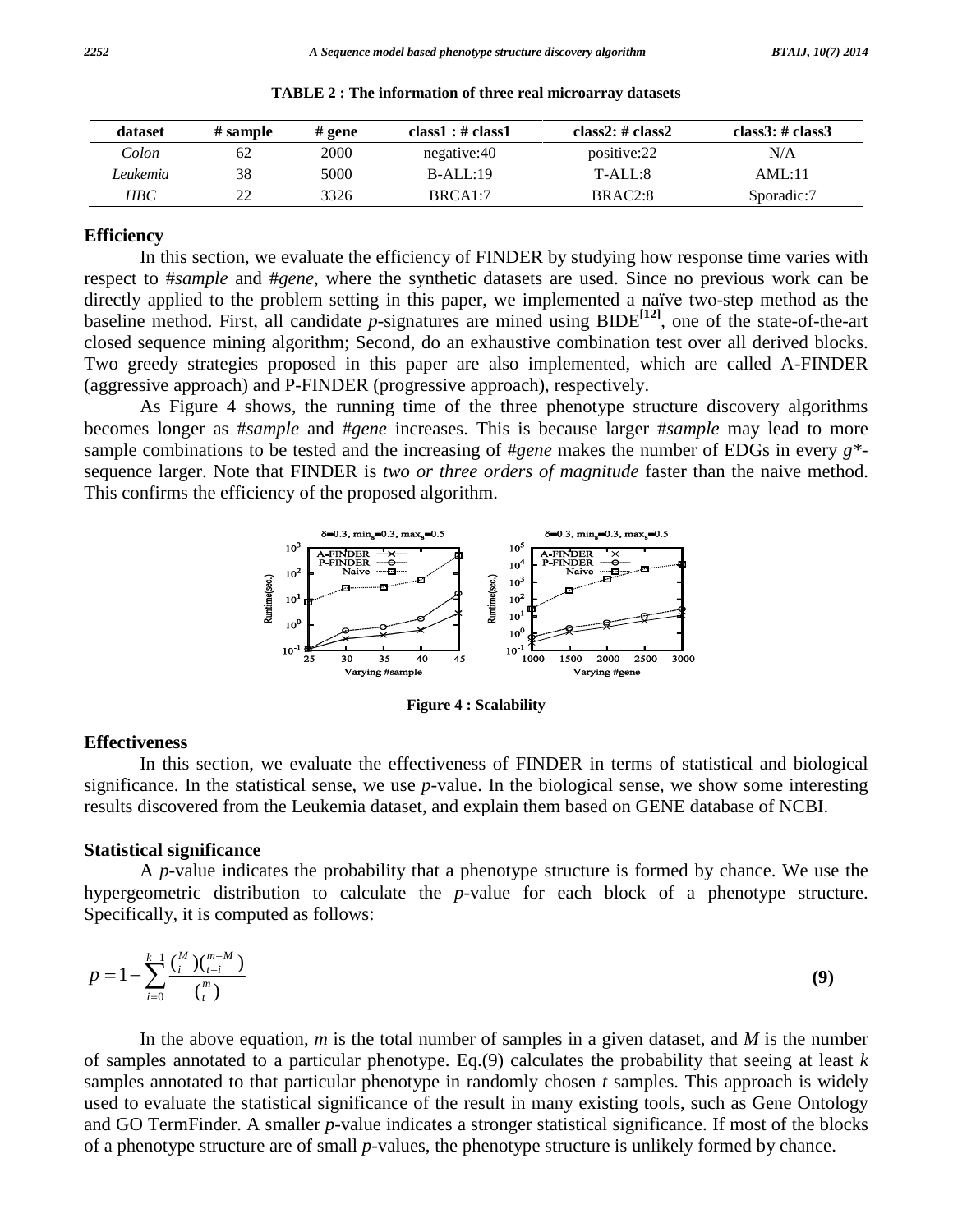

**Figure 5 : The result visualization**

To show the power of the ordered gene expression values in the phenotype structure discovery more clearly, we visualize the phenotype structures discovered from the three real datasets in Figure 5(a)*~*5(c), where the strength of gene expression is mapped into the darkness of color. The stronger the gene expresses, the darker the color is. The gene orders (p-signatures) and the sample labels are given at the top and the left of every block, respectively. "\*" marks the samples not properly grouped. Clearly, in each block of a phenotype structure, the mapped expression values are always from lightness to darkness. The order among genes can be used to discover the phenotype structures of statistical significance.

### **Biological significance**

In this section, we present some interesting results discovered by FINDER from the Leukemia dataset<sup>[7]</sup> and show that FINDER is able to find not only the genes identified by the existing methods, but also some important genes ignored by the existing methods.

TABLE 3 lists all genes involved in the phenotype structure discovered from the Leukemia dataset. If a gene is ranked within top-100 by two or more commonly used statics, it is marked with '\*'. As shown in TABLE 3, genes MB-1, CST3 and MacMarcks are top-ranked genes by all eight methods. They are also discovered by FINDER. Indicated by GENE, a searchable database of genes in NCBI, MB-1 gene encodes the Ig-alpha protein of the B-cell antigen component. It is a sensitive and specific reagent for B-lineage blasts that will aid in the classification of B-cell precursor ALL and in the identification of biphenotypic leukemia presenting as AML **[14]**; CST3 encodes the most abundant extracellular inhibitor of cysteine proteases, which is found in high concentrations in biological fluids and is expressed in virtually all organs of the body. A mutation in this gene is associated with amyloid angiopathy (e.g. AML); MacMarcks gene is proven to be immune-related **[15]**. Tumor is often immunerelated, thus it is biologically plausible to find MacMarcks in the phenotype structure of Leukemia. Genes IGHM and TCL1 are identified by two and five methods in TABLE 3, respectively. As GENE states, IGHM is the antigen recognition molecule of B cells; TCL1 is activated in T-cell leukemias by translocations and inversions that juxtapose it to regulatory elements of T-cell receptor genes, and activation of TCL1 in mature T-cells causes T-cell leukemia in humans **[16]**. Immunologic processes have translocations and inversions that juxtapose it to regulatory elements of T-cell receptor genes, and<br>activation of TCL1 in mature T-cells causes T-cell leukemia in humans<sup>[16]</sup>. Immunologic processes have<br>been well studied model and framework are established **[17-19]**. been well studied by Yunji's mathematical model about the macrophage activation. A novel network model and framework are established<sup>[17-19]</sup>.<br>For the genes without '\*', extensive biological evidences indicate that these g

related to leukemia. For example, TCRB is ranked outside top-100 in TABLE 3. However, TCRA is reported by five methods in TABLE 3 **[13]**. From the gene description in the Leukemia dataset **[7]**, we know that the two are both T-cell receptors. They have very similar function. Moreover, GENE database confirms that chromosomal abnormalities involving TCRB are closely associated with T-cell lymphomas. Also, we find two other interesting cases. That is, the gene sequence *<*MB-1 GUK1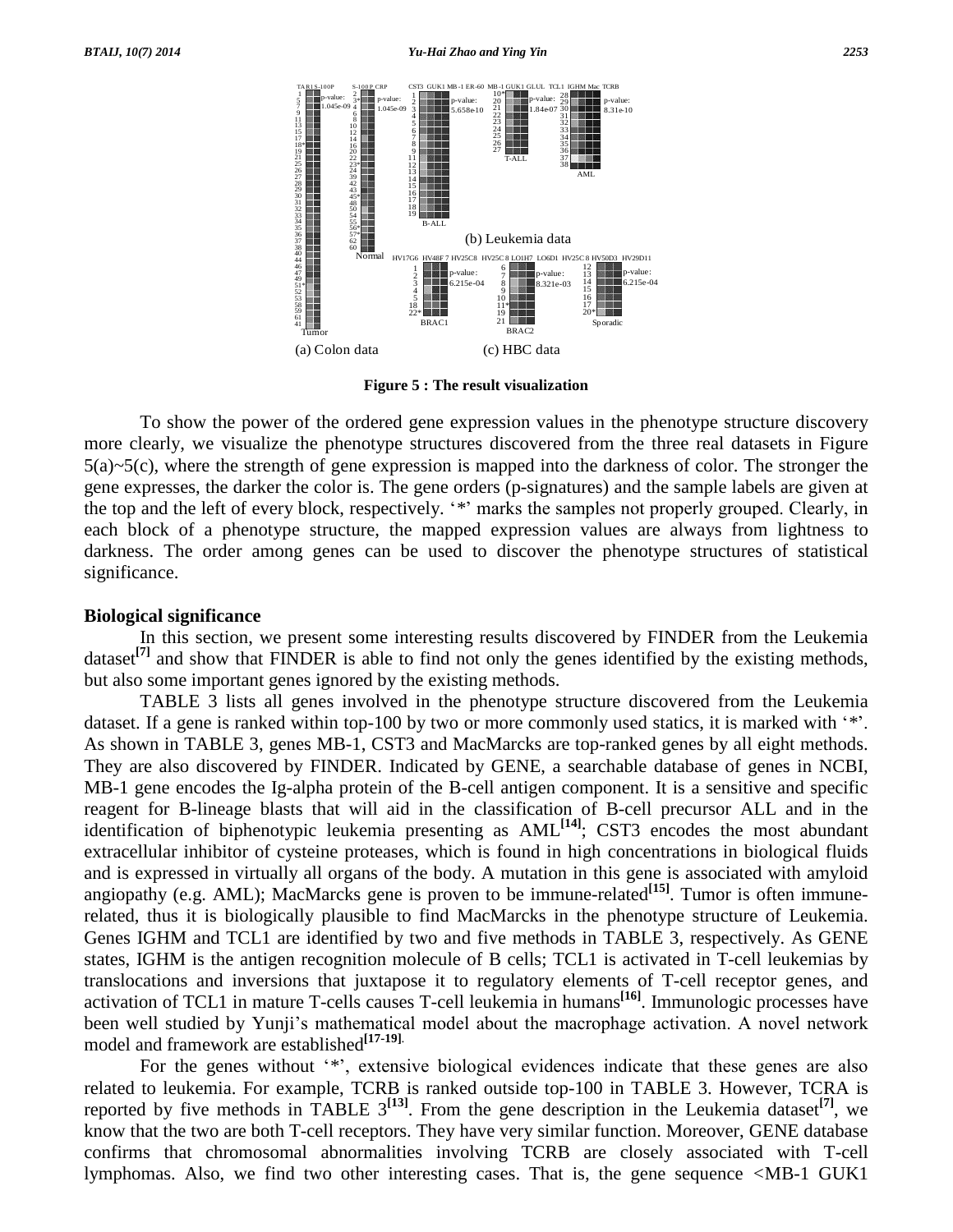GLUL*>* identifies T-ALL phenotype with precision=88*.*9% and recall=100%, and the gene sequence *<*CST3 GUK1 MB-1 ER-60*>* identifies B-ALL phenotype with precision=100% and recall=94*.*7%. It is the order among genes, which is ignored by singleton or combination discriminability based methods, that enables FINDER to discover the statistical significant phenotype structures with higher accuracy and fewer genes. Moreover, such order may provide a possible explanation to some diseases from a new point of view. For example, due to the small p-value, it is statistically reasonable to infer that the cause of T-ALL may be that gene GLUL expresses more than gene GUK1 and gene GUK1 expresses more than gene MB-1 in an individual.

|             | <b>RANK</b>       |                            |                     |                 |                |                        |                        |                  |  |  |
|-------------|-------------------|----------------------------|---------------------|-----------------|----------------|------------------------|------------------------|------------------|--|--|
| gene        | <b>T-</b><br>test | <b>Information</b><br>gain | Sum of<br>variances | Twoing-<br>rule | Gini-<br>index | <b>Sum</b><br>minority | <b>Max</b><br>minority | ID<br><b>SVM</b> |  |  |
| $MB-1*$     | 4                 | 18                         | 26                  | 26              | 26             | 41                     | 34                     | 21               |  |  |
| $CST3*$     | 49                | $\overline{4}$             | 3                   | 3               | 3              | $\overline{2}$         | 2                      | 4                |  |  |
| MacMarcks*  | 19                | 38                         | 29                  | 29              | 29             | 21                     | 13                     | 27               |  |  |
| $TCL1*$     | 42                | 30                         | 61                  | 61              | 61             | >100                   | >100                   | >100             |  |  |
| IGHM*       | 69                | >100                       | >100                | >100            | >100           | >100                   | 83                     | >100             |  |  |
| <b>TCRB</b> | >100              | >100                       | >100                | >100            | >100           | >100                   | >100                   | >100             |  |  |
| GUK1        | >100              | >100                       | >100                | >100            | >100           | >100                   | >100                   | >100             |  |  |
| <b>GLUL</b> | >100              | >100                       | >100                | >100            | >100           | >100                   | >100                   | >100             |  |  |
| $ER-60$     | >100              | >100                       | >100                | >100            | >100           | >100                   | >100                   | >100             |  |  |

**TABLE 3 : The genes discovered from Leukemia dataset**

### **CONCLUSION**

In this paper, we model the phenotype structure discovery problem from a sequence perspective. Different from the existing methods, the proposed *g\**-sequences model uses the ordered gene expression values as the discriminative signatures. It enables to find highly accurate phenotype structure with a small number of genes. Further, we develop two progressive exploring strategy to tackle the proposed problem. Extensive experimental results on real and synthetic datasets show that our method dramatically improves the accuracy of the discovered phenotype structure (in terms of statistical and biological significance). Moreover, FINDER is 2*~*3 orders of magnitude faster than the alternative methods.

#### **REFERENCES**

- **[1]** Sami Hocine, Pascal Raymond, Daniel Zenklusen, Jeffrey A.Chao, Robert H.Singer; Single-molecule analysis of gene expression using two-color RNA labeling in live yeast, Nature Methods, **10**, 827-836 **(2013)**.
- **[2]** Fred A.Wright, Patrick F.Sullivan, Andrew I.Brooks, Fei Zou et al; Heritability and genomics of gene (2013).<br>Fred A.Wright, Patrick F.Sullivan, Andrew I.Brooks, Fei Zou et al; I<br>expression in peripheral blood, Nature Genetics, 46, 430–437 (2014).
- **[3]** D.W.Scott, G.W.Wright, P.M.Williams, C.J.Lih, W.Walsh et al; Determining cell-of-origin subtypes of diffuse expression in peripheral blood, Nature Genetics, 46, 430–437 (2014).<br>D.W.Scott, G.W.Wright, P.M.Williams, C.J.Lih, W.Walsh et al; Determining cell-of-origin subtypes of diffuse<br>large B-cell lymphoma using gene expression i **(2014)**.
- **[4]** Yuhai Zhao, Guoren Wang, Xiang Zhang, Jeffrey Xu Yu, Zhanghui Wang; Learning Phenotype Structure<br>Using Sequence Model, IEEE Trans. Knowl. Data Eng, 26(3), 667-681 (2014).<br>**[5]** J.R.Nevins, A.Potti; Mining gene expres Using Sequence Model, IEEE Trans.Knowl.Data Eng, **26(3)**, 667-681 **(2014)**.
- I.S. Nevins, A.Potti; Mining gene expression profiles: expression signatures as cancer phenotypes, Nature Reviews Genetics,  $8(8)$ , 601–609 (2007).
- 16 Yang Zhao, Defu Cheng Bin Su; Global Sliding Mode Control for Electro-Hydraulic System Considering<br>Disturbance Observing Strategy, The Scientific World Journal, 2014(2014).<br>
17 T.R.Golub, D.K.Slonim, P.Tamayo et al.; Mo
- Disturbance Observing Strategy, The Scientific World Journal, 2014(2014), (2014). T.R.Golub, D.K.Slonim, P.Tamayo et al.; Molecular classification of cancer: class prediction by gene Expression monitoring, Science, 286, 53